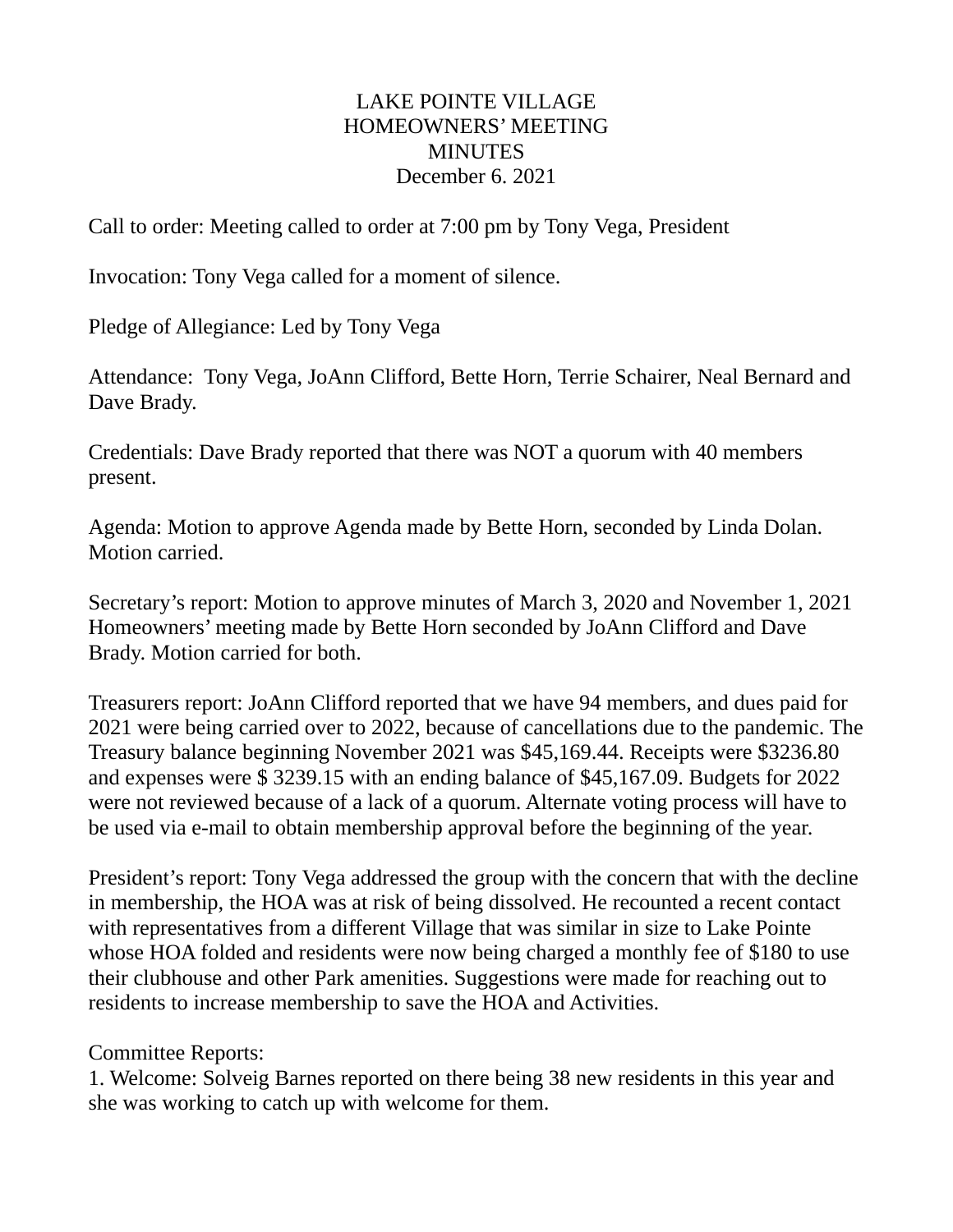2. Blood Mobile: Howard Moff reported that he has made personal contact with the representatives of One Blood and has a trip scheduled for January for residents to donate blood.

3. Activities: Linda Dolan, Vice Chair of the Activities Committee, introduced members who would give presentations, for some of the upcoming events. Deb King, representing Community Projects, reported on the Chicken Dinner fund raiser scheduled for Thursday, January 20, 2022 which would be at 5pm and tickets would be available at Coffee hour for purchase at \$8 per person or by contacting her at 9 Lake Pointe Dr or Cindy Parchim at 249 Lake Huron Dr. Deb also reported that there would be a Car Port Sale on March 5<sup>th</sup> with more details to follow, concerning cooperation with the Sale sponsored by the City of Mulberry. She also reported that Joe and Sharon Stevens had volunteered to do the placement of Flags for the holidays and that she and Ann Bennett would have flags available for purchase.

Bette Horn reported on the Christmas Golf Cart Parade and Caroling and party scheduled on Friday, Dec  $10<sup>th</sup>$  at 6pm, with Singspiration preparing cookie plates for the caroling

Judy Cameron Thanked all who helped with the Christmas decorations especially Deb King who provided some new decorations for the Clubhouse. She reported on the Christmas gift collection for our annual giving to the local community, which included 63 gifts for local children and nursing home residents in need. On behalf of the Dance Committee, Judy reported that the New Years Eve Party would be on the  $31<sup>st</sup>$  from 8pm to 12:30AM and tickets at \$15 per person would be sold at Coffee Hour until Dec.  $18<sup>th</sup>$ . Again this year Sun Communities is donating a 55 inch TV as a door prize, but you must be present to win. Table refreshments will be provided but no common food table this year and BYOB.

Cindi King demonstrated the Craft project they are starting this month and reported that they will meet once a month at two times 1pm and 6:30pm and there are open slots available.

Terrie Schairer announced that Thanksgiving Dinner was a success and that there will be a Christmas Dinner at 3pm on Christmas Day and tickets for \$5 will be sold at Coffee Hour. At this time financial support from Sun Communities was not known.

## Old Business:

1. Election 2022: Dave Brady announced that there were 10 volunteer nominees for the 2022 Board Election, scheduled for the February meeting Because of the cancellations due to the pandemic, this year's election would be for the entire board, seven members with 4 two year terms and 3 one year terms. A "meet the candidates" opportunity would be scheduled in January, at Coffee Hour, with free Donuts courtesy of the HOA.